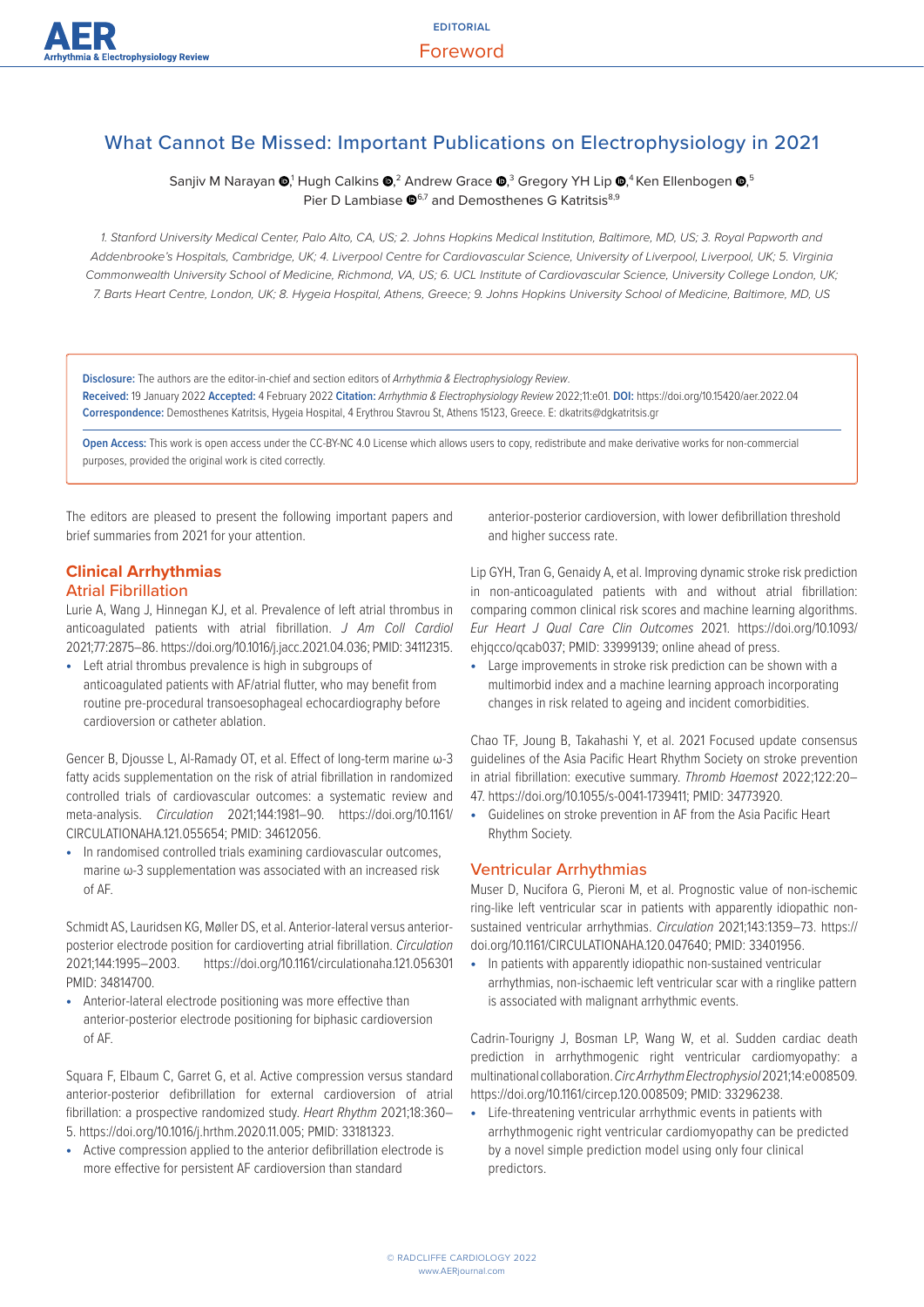#### Syncope

Sheldon R, Faris P, Tang A, et al. Midodrine for the prevention of vasovagal syncope: a randomized clinical trial. *Ann Intern Med* 2021;174:1349–56. https://doi.org/10.7326/M20-5415; PMID: 34339231.

**•** Midodrine can reduce the recurrence of syncope in healthy, younger patients with a high syncope burden.

## **Electrophysiology and Ablation**

DeLurgio DB, Crossen KJ, Gill J, et al. Hybrid Convergent procedure for the treatment of persistent and long-standing persistent atrial fibrillation: results of CONVERGE clinical trial. *Circ Arrhythm Electrophysiol* 2020;13:e009288. https://doi.org/10.1161/circep.120.009288; PMID: 33185144.

**•** The Hybrid Convergent procedure has superior effectiveness compared to catheter ablation for the treatment of persistent and long-standing persistent AF.

Andrade JG, Wells GA, Deyell MW, et al. Cryoablation or drug therapy for initial treatment of atrial fibrillation. *N Engl J Med* 2021;384:305–15. https://doi.org/10.1056/nejmoa2029980; PMID: 33197159.

**•** Among patients receiving initial treatment for symptomatic, paroxysmal AF, there was a significantly lower rate of AF recurrence with catheter cryoballoon ablation than with antiarrhythmic drug therapy, as assessed by continuous cardiac rhythm monitoring.

Wazni OM, Dandamudi G, Sood N, et al. Cryoballoon ablation as initial therapy for atrial fibrillation. *N Engl J Med* 2021;384:316–24. https://doi. org/10.1056/nejmoa2029554; PMID: 33197158.

**•** Cryoballoon ablation as initial therapy was superior to drug therapy for the prevention of atrial arrhythmia recurrence in patients with paroxysmal AF.

Kuniss M, Pavlovic N, Velagic V, et al. Cryoballoon ablation vs. antiarrhythmic drugs: first-line therapy for patients with paroxysmal atrial fibrillation. *Europace* 2021;23:1033–41. https://doi.org/10.1093/europace/ euab029; PMID: 33728429.

**•** Cryoballoon catheter ablation was superior to anti-arrhythmic drug therapy, significantly reducing atrial arrhythmia recurrences in treatment naive patients with paroxysmal AF.

Heeger CH, Sohns C, Pott A, et al. Phrenic nerve injury during cryoballoonbased pulmonary vein isolation: results of the worldwide YETI registry. *Circ Arrhythm Electrophysiol* 2022;15:e010516. https://doi.org/10.1161/ CIRCEP.121.010516; PMID: 34962134.

**•** The incidence of phrenic nerve injury (PNI) during cryoballoon-based pulmonary vein isolation was 4.2%. Overall 97% of PNI cases recovered within 12 months.

Calkins H, Gache L, Frame D, et al. Predictive value of atrial fibrillation during the postradiofrequency ablation blanking period. *Heart Rhythm* 2021;18:366–73. https://doi.org/10.1016/j.hrthm.2020.11.020; PMID: 33242668.

**•** Freedom from AF recurrence during the blanking period is highly predictive of longer-term success in catheter ablation.

Katritsis DG, Marine JE, Katritsis G, et al. Spatial characterization of the tachycardia circuit of atrioventricular nodal re-entrant tachycardia. *Europace* 2021;23:1596–602. https://doi.org/10.1093/europace/euab130; PMID: 34240123.

**•** Successful ablation affects the tachycardia circuit without necessarily

abolishing slow conduction, probably by interrupting the circuit at the septal isthmus.

Reddy VY, Dukkipati SR, Neuzil P, et al. Pulsed field ablation of paroxysmal atrial fibrillation: 1-year outcomes of IMPULSE, PEFCAT, and PEFCAT II. *JACC Clin Electrophysiol* 2021;7:614–27. https://doi.org/10.1016/j. jacep.2021.02.014; PMID: 33933412.

**•** Pulmonary vein isolation (PVI) with a 'single-shot' pulse-field-ablation catheter results in excellent PVI durability and acceptable safety, with a low 1-year rate of atrial arrhythmia recurrence

Brignole M, Pentimalli F, Palmisano P, et al. AV junction ablation and cardiac resynchronization for patients with permanent atrial fibrillation and narrow QRS: the APAF-CRT mortality trial. *Eur Heart J* 2021;42:4731– 9. https://doi.org/10.1093/eurheartj/ehab569; PMID: 34453840.

**•** Ablation plus cardiac resynchronisation was superior to pharmacological therapy in reducing mortality in patients with permanent AF and narrow QRS on ECG who had been hospitalised for heart failure, irrespective of their baseline left ventricular ejection fraction.

Katritsis G, Luther V, Jamil-Copley S, et al. Postinfarct ventricular tachycardia substrate: characterization and ablation of conduction channels using ripple mapping. *Heart Rhythm* 2021;18:1682–90. https:// doi.org/10.1016/j.hrthm.2021.05.016; PMID: 34004345.

**•** Conduction channels can be located using ripple mapping to analyse scar potentials. Ablation at channel entrances can eliminate scar-related potentials and is associated with good medium-term results.

## **Cardiac Implanted Electronic Devices**

Gold MR, Lambiase PD, El-Chami MF, et al. Primary results from the understanding outcomes with the S-ICD in primary prevention patients with low ejection fraction (UNTOUCHED) trial. *Circulation* 2021;143:7–17. https://doi.org/10.1161/CIRCULATIONAHA.120.048728; PMID: 33073614.

**•** This study demonstrates high efficacy and safety with contemporary subcutaneous-ICD devices and programming despite the relatively high incidence of comorbidities in comparison with earlier subcutaneous-ICD trials.

Schaller RD, Brunker T, Riley MP, et al. Magnetic resonance imaging in patients with cardiac implantable electronic devices with abandoned leads. *JAMA Cardiol* 2021;6:549–56. https://doi.org/10.1001/ jamacardio.2020.7572; PMID: 33595595.

**•** The risk of MRI in patients with abandoned cardiac implanted electronic device leads was low in this large observational study, including patients who underwent examination of the thorax.

Vijayaraman P, Ponnusamy OC, Sharma PS, et al. Left bundle branch area pacing for cardiac resynchronization therapy: results from the International LBBASP Collaborative Study Group. *JACC Clin Electrophysiol* 2021;7:135– 47. https://doi.org/10.1016/j.jacep.2020.08.015; PMID: 33602393.

**•** Left bundle area pacing is feasible and safe and provides an alternative option for cardiac resynchronisation therapy.

Vinther M, Risum N, Svendsen JH, et al. A randomized trial of His pacing versus biventricular pacing in symptomatic heart failure patients with left bundle branch block (His-Alternative). *JACC Clin Electrophysiol* 2021;7:1422–32. https://doi.org/10.1016/j.jacep.2021.04.003; PMID: 34167929.